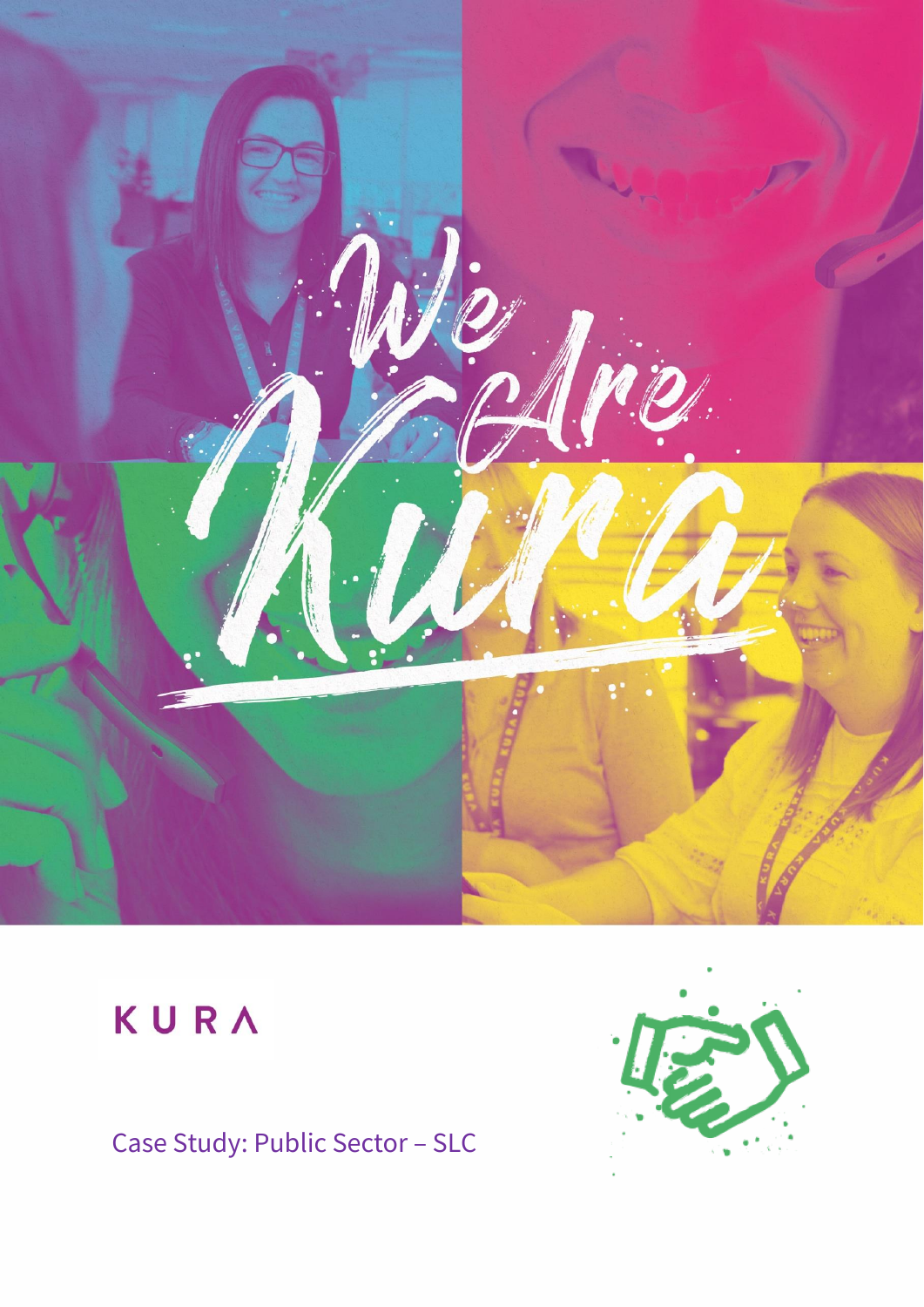

## Background

With a number of major challenges arising from such a substantial headcount increase, the Student Loans Company tasked us with managing the main contact channel—inbound calls.

We provided dynamic inbound customer service call handling support to the Student Loans Company for over nine years. Our client administered government-funded loans throughout the UK, working in partnership with local authorities and agencies. Their support centre managed inbound calls from customers regarding their accounts. Due to the exceptional peak experienced by the Student Loans Company each year from July through October, staffing levels would increase by over 300%. With a number of major challenges arising from such a substantial headcount increase, the Student Loans Company tasked us with managing the main contact channel—inbound calls.

## **Key Highlights**

- We met all monthly quality standards
- We made significant improvements in the customer satisfaction score by an independent survey
- We won the Shared Service Centre of the year award with the Student Loans Company at the National Outsourcing Awards

## The Solution:

We managed a variety of complex calls regarding loan applications. During peak season the volume of staff requirements changed dramatically; ramp up ranged from 50 to 400 advisors. We ensured the flexibility and certainty of employees during our client's critical periods through a multi-faceted approach which included:

- A dedicated project team consisting of stakeholders from across the business.
- Excellent cross-departmental communication and collaboration.
- Flexible contracts.
- Retention bonus for fixed term advisors.
- Monthly bonus for high performers.